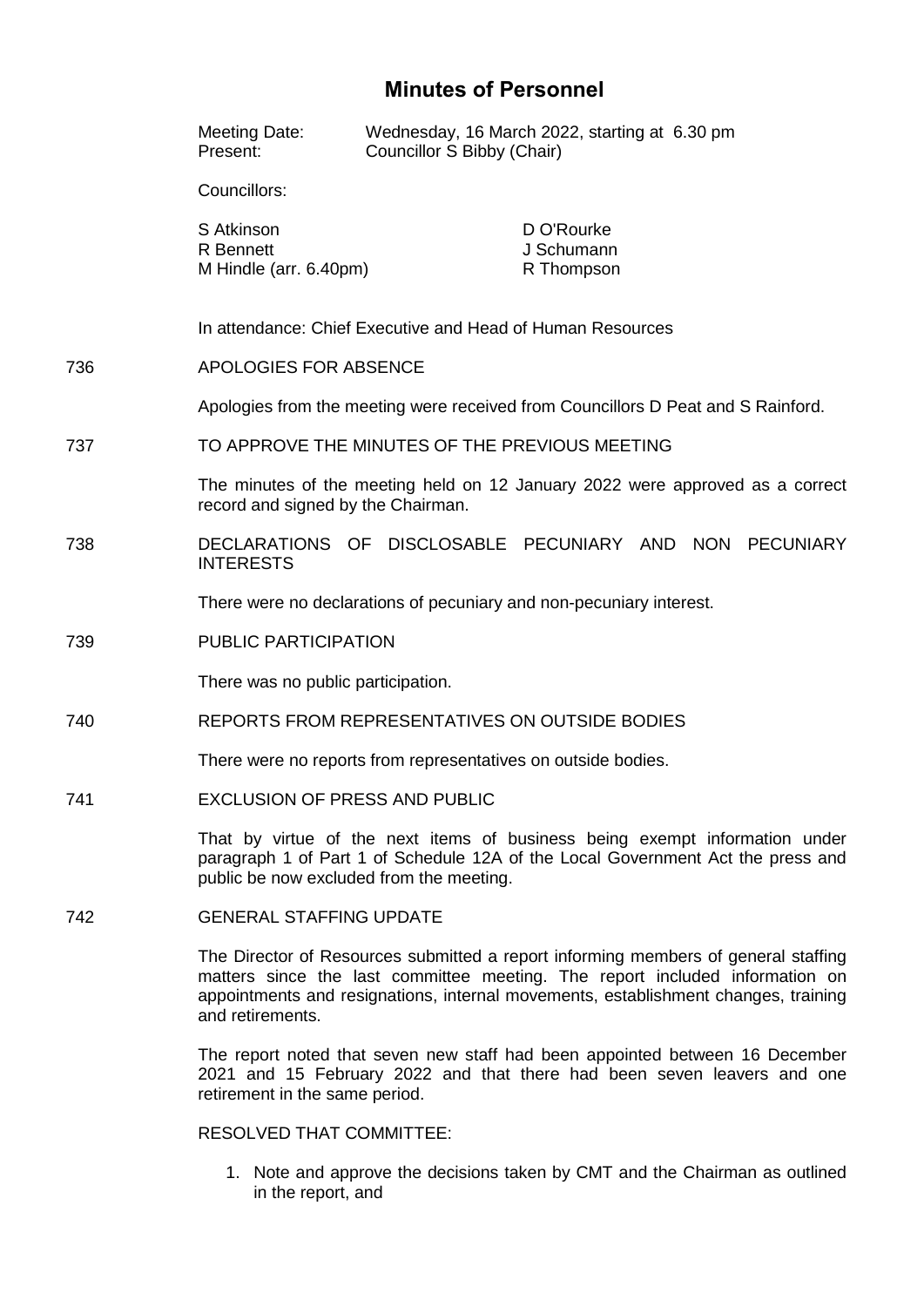2. Wite letters of thanks to the staff who have left the Council, where appropriate.

## 743 ANALYSIS OF EXIT INTERVIEWS

The Director of Resources submitted a report providing members with information relating to staff who has left Ribble Valley Borough Council between 1 January 2021 and 31 December 2021.

Members were reminded that exit interviews are conducted as a means of obtaining feedback from members of staff leaving the organisation and are a helpful tool in improving recruitment and retention strategies for the future.

## 744 UPDATE ON NATIONAL PAY NEGOTIATIONS

The Director of Resources submitted a report advising members of the outcome of the pay negotiations for 2021/22 for council staff.

On 28 February 2022 notification had been received from the National Employers that agreement had been reached on the pay award for local government services employees. Salaries would be updated for the new rates of pay in the March pay run with back pay payments being made in the April pay run. This concluded the pay negotiations for 2021/22 and the negotiations for 2022/23 had now started.

(The Chief Executive and committee clerk left the meeting)

745 REPORT OF PAY REVIEW WORKING GROUP

The Head of HR reported on discussions that had taken place at a meeting of the Pay Structure Working Group, following the resolution taken at last committee that the group should be reconvened to look at Chief Executive and Chief Officer pay. The group had looked at benchmark salary data and pay differentials. In addition, the group had also looked at untaken leave and excess flexi levels of staff as the Council approached year end. Personnel committee discussed the report in some detail.

## RESOLVED THAT COMMITTEE:

- 1. Agree that one additional increment be added to the salary scale for the Chief Executive and Chief Officers respectively, and that any future review of Chief Executive/Chief Officer pay be based on some form of evidenced based assessment;
- 2. Agree that the subsequent increases in pay for the Chief Executive and Chief Officers be backdated to 1 October 2021;
- 3. Ask that performance appraisals of the Chief Executive and Chief Officers, and subsequently all staff, as soon as possible;
- 4. Agree that all staff with between 10 and 20 days untaken leave as at 31 March 2022 be allowed to cash in some or all of their days;
- 5. Agree that any staff with over 20 days untaken leave as at 31 March 2022 should either cash in the surplus leave or it will be lost;